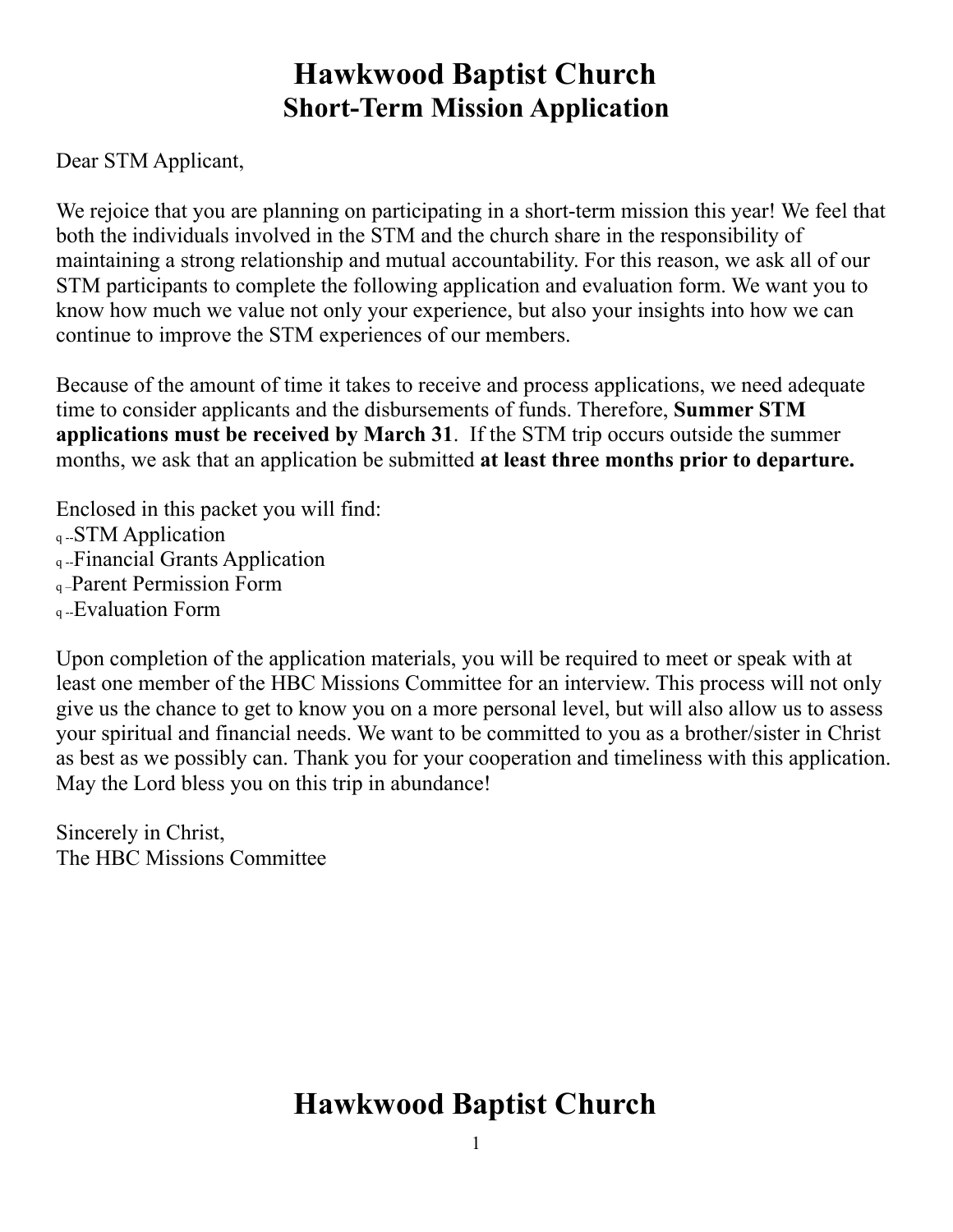## **Short-Term Mission Application**

| Destination:                                                                                                        |  |
|---------------------------------------------------------------------------------------------------------------------|--|
|                                                                                                                     |  |
| Name:<br>$Age$ <sub>_____</sub>                                                                                     |  |
|                                                                                                                     |  |
| ,我们也不能在这里的人,我们也不能在这里的人,我们也不能不能不能不能不能不能不能不能不能不能不能。""我们的人,我们也不能不能不能不能不能不能不能不能不能不能不                                    |  |
|                                                                                                                     |  |
|                                                                                                                     |  |
| Do you have a valid Passport? ______ When does it expire? ______________________                                    |  |
|                                                                                                                     |  |
| *Parent(s)' Address (if different from above)                                                                       |  |
| <u> 1989 - Johann John Stone, Amerikaansk politiker (d. 1989)</u>                                                   |  |
| *Parent(s)' Telephone Number: (2008)<br>(* only required if student is under $18$ )                                 |  |
| Are you a member of Hawkwood Baptist Church? ______ If no, are you a<br>member of another church? If so, which one? |  |
| Have you had or will you be going through any specific missions training and if so, please give<br>details.         |  |

What is the total cost of your STM? \_\_\_\_\_\_\_\_\_\_ How do you plan to finance your trip?